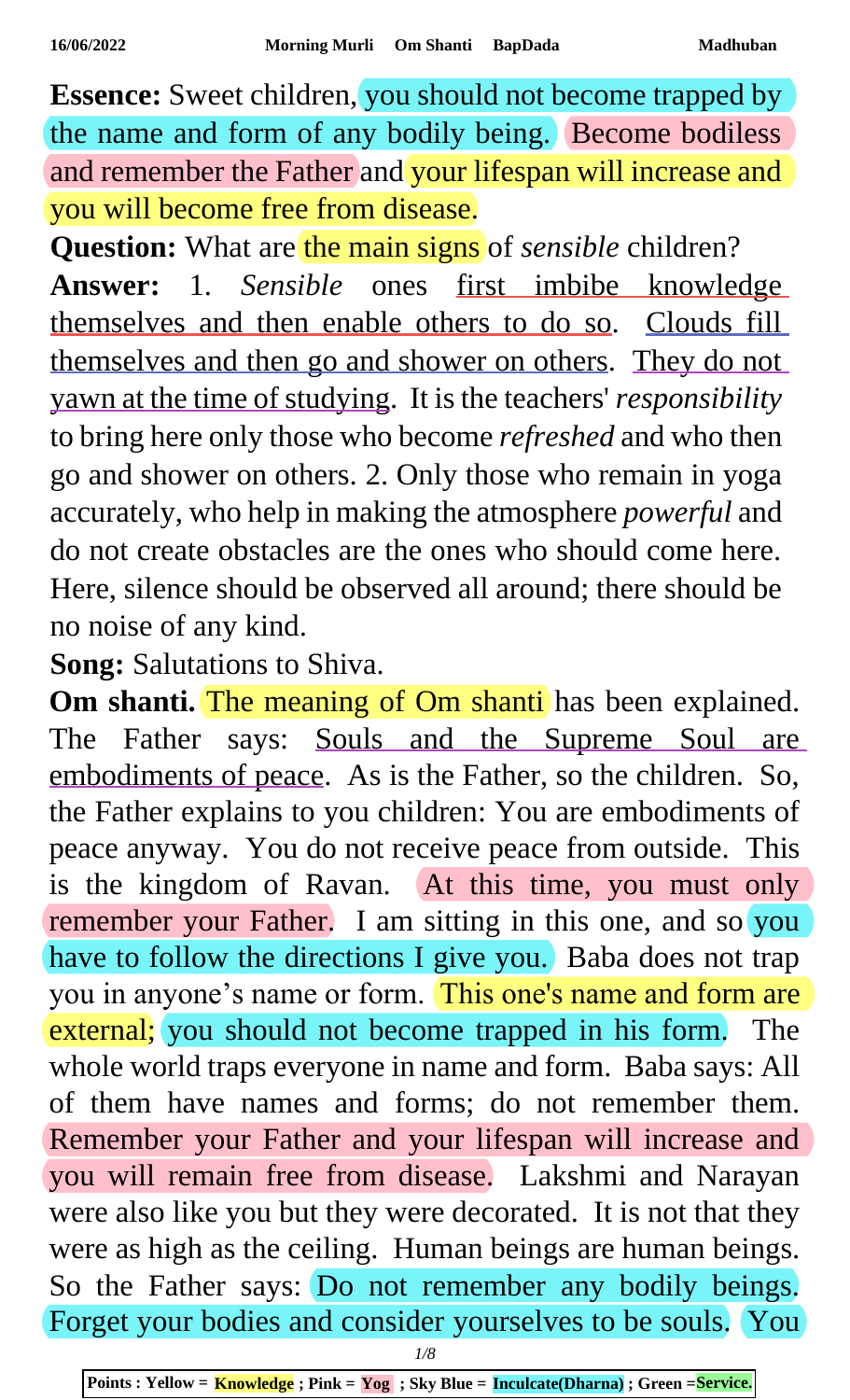have to shed those bodies. Another thing: don't become careless! There is a great burden of sins on your heads. There is a huge burden and, without your having remembrance of the one Father, it cannot decrease. The Father has explained that those who become pure and the most elevated are the ones who then become the most impure. There is no question of being in *wonder* at this. You have to look at yourselves and remember the Father a great deal. Remember the Father to whatever extent you can. It is so easy! You have to remember such a beloved Father while walking and moving around. He is the One whom you used to call out to: O Purifier, come! However, no one has that true, deep *love* for Him. Their *love* goes to their husbands and children etc. They simply used to say: O Purifier, come! The Father says: Children, I come at the confluence age of every cycle. The sacrificial fire of the knowledge of Rudra has been remembered. Krishna is the *prince* of the golden age. He cannot come in any other name, form, place or time. Nehru will also come in the same form and *position* after a cycle. In the same way, Shri Krishna will come in the golden age; his *features* will not change. The name of this yagya is Rudra Gyan Yagya, the sacrificial fire of knowledge into which the horse is sacrificed in order to claim self-sovereignty. To sacrifice yourself in order to claim the kingdom means to belong to Him. Now that you belong to the Father, you should only remember the One. You have to break your connections with limited things and have a connection with the Unlimited. The Father is very great. You understand what the Father gives when He comes. The unlimited Father is giving you the unlimited inheritance which no one else can give. Human beings continue to beat and stab one another. This never used to happen previously. You understand that Baba has come once again. He says: I come at the confluence of every cycle when the new world has to be established. People ask for a new world, a new kingdom of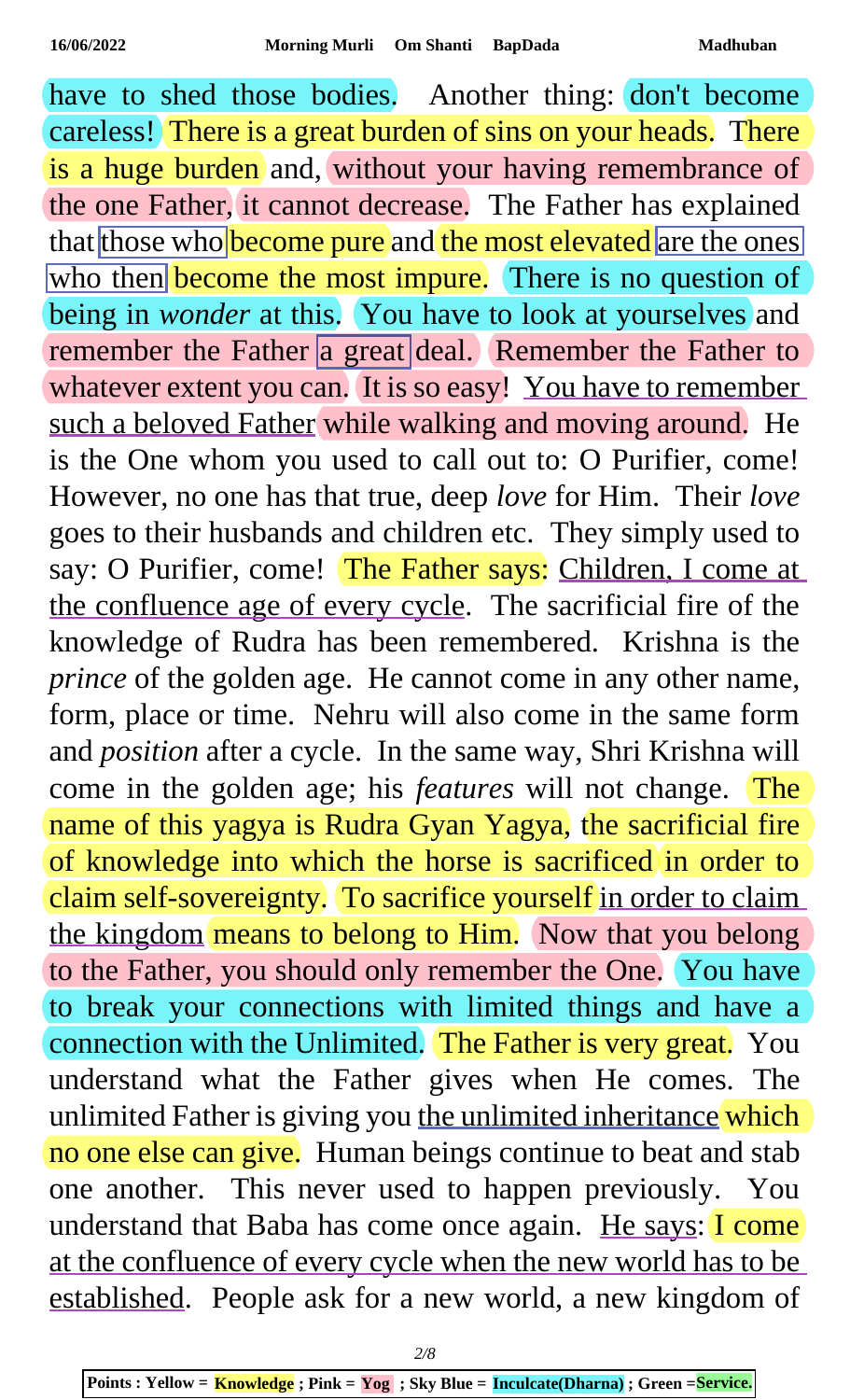Rama. There, there is happiness and prosperity; there is everything. No one there fights or quarrels. In the scriptures, they have made the golden and silver ages into hell. That is a mistake. They tell lies whereas the Father speaks the truth. The Father says: You call Me the Truth. I come and tell you the true story. Whose kingdom existed in Bharat 5000 years ago? You children understand that 5000 years ago, there was definitely the kingdom of Lakshmi and Narayan. It is said that 3000 years before *Christ*, Bharat was *Paradise*. This account is straightforward. They ask: Why have you made the duration of the cycle that length of time? Oh! but just calculate it! *Christ* has been here this length of time. There are only four ages. It takes half a cycle for the day and half a cycle for the night. Someone who can explain very well is needed. The Father explains: Lust is the greatest enemy. It is the people of Bharat who sing praise of the deities, saying that they are completely virtuous, 16 celestial degrees full. So, where did  $16,108$  queens come from? There are no religious scriptures there. A religious scripture is made of the things the founder of the religion says. A religious scripture is made in the name of the founder of that religion. You children are now going to the new world; all of those things are old and tamopradhan. This is why the Father says: Remove your intellects' yoga from those old things, remember Me alone and your sins will be absolved. If someone is careless, Baba would think: Such is that one's fortune! It is a very easy thing. Can you not understand these things? Remove every thread of attachment from everywhere and remember the one Father and then you will not experience any sorrow for 21 births nor will you become so crippled. There, it is understood that when the lifespan finishes, you leave one body and take the next. There is the example of a snake. The example of animals is also given. Surely, they must have some understanding. Animals have more sense than human beings of today. The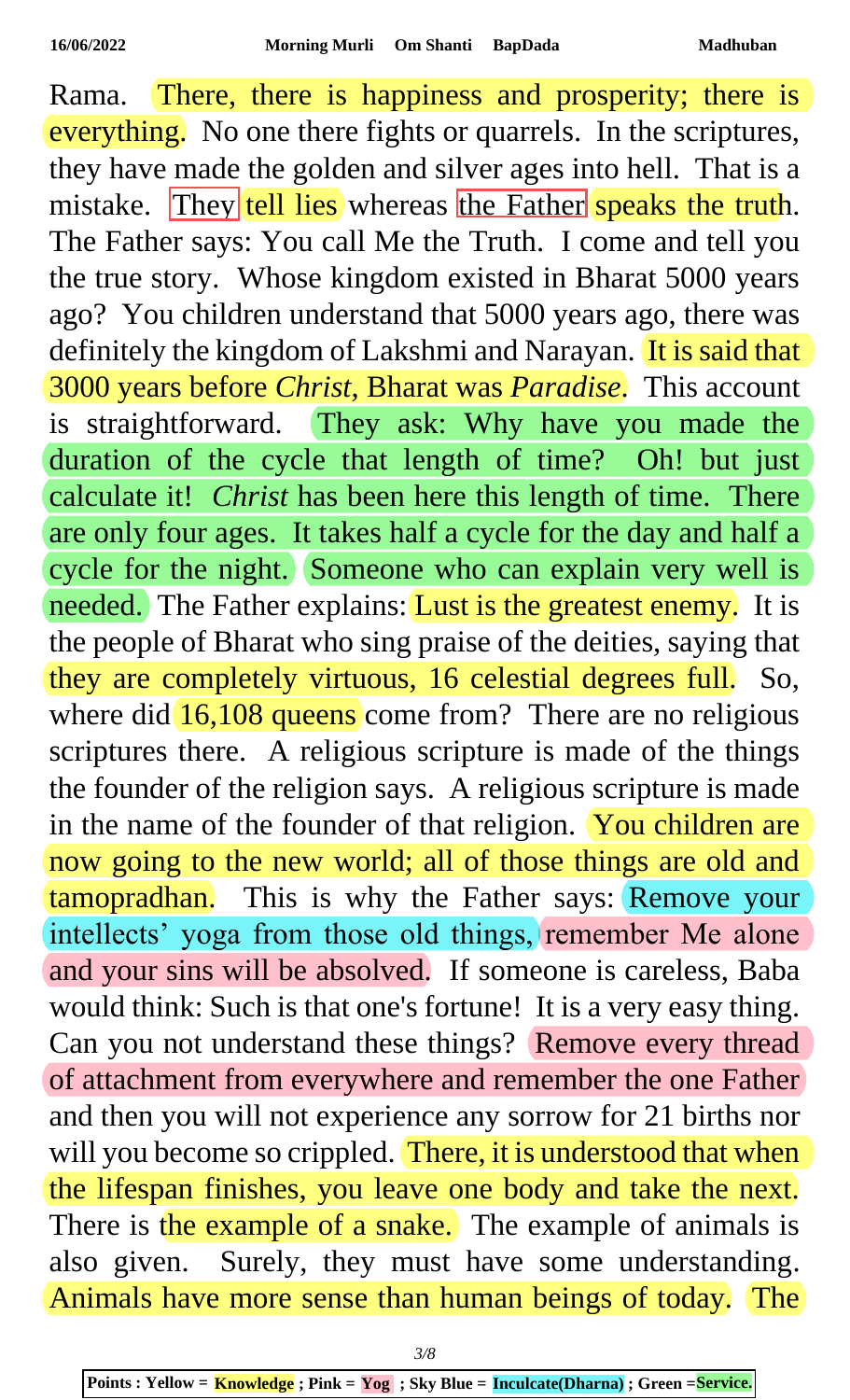example of how buzzing moths transform insects also applies here; see how they take away the insects. Your days of happiness are now coming. Daughters say: We wish to remain pure and this is why we are beaten a lot. Yes children, you have to tolerate some things. It is said: There are assaults made on innocent ones. Only when there is assault can the urn of sin become full. Many obstacles will be created in the Rudra Gyan Yagya; it is the assault on innocent ones. This is remembered in the scriptures. Daughters say: Baba, we met You 5000 years ago; we received the inheritance of heaven and became empresses. Baba says: Yes daughters, you have to make that much effort. You have to remember Shiv Baba, not this one. He (Brahma) is not a guru. His ears are also listening. Baba is your Father, *Teacher* and Satguru. You learn from that One and teach others. The Father of all is One. He is the One who teaches us. This is why we have to remember the unlimited Father. Brahma and Vishnu cannot be called the Husband of all husbands. Only Shiv Baba is called the Husband of all husbands. Therefore, why should we not get hold of Him? All of you will first go to the incorporeal world, your Parent's home, and then you will go to your in-laws' home. First, we all have to come in front of Shiv Baba and salute Him, then we will go to the golden age. This is a very simple thing, only worth a few pennies. Baba looks at all the children to see whether anyone is nodding off. If you nod off or yawn, your intellect's yoga has gone. When your intellect's yoga wanders outside, it spoils the atmosphere. Therefore, Baba always says: Bring such clouds who become *refreshed* and who then go and shower knowledge. Otherwise, what else would they do when they come here? The *responsibility* is on those who bring them. Which one is a *sensible* teacher who fills herself and then goes and showers? You have to bring such ones here. What is the benefit of bringing others? You have to listen to these things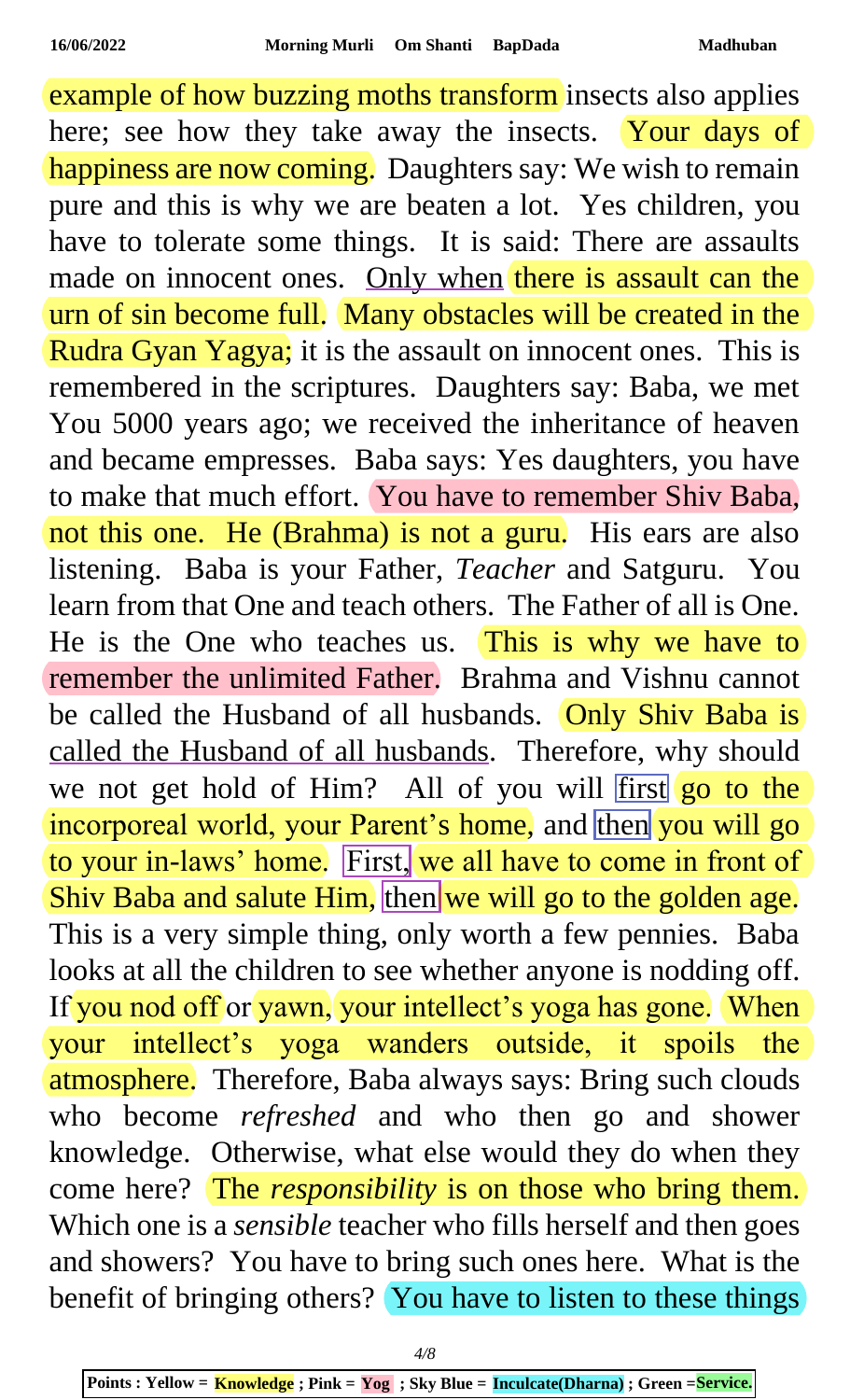and imbibe them and enable others to imbibe them. You have to make effort. When you eat from this treasure-store, your pain and sorrow will end. Those who remain in yoga accurately are the ones who should come here. Others would spoil the atmosphere. At this time, you have to be even more cautious. There should be no question of even taking a *photograph* etc. To whatever extent you can, you must stay in remembrance of the Father and give the donation of yoga. Silence should be maintained all around. *Hospitals* are always in a quiet area where there is no noise because the *patients* need silence. You receive *directions* to remain in that silence. To remember the Father is *real* silence whereas the rest is *artificial*. People say, "Two minutes' *dead silence*", but their intellects wander everywhere in those two minutes. Not a single one can maintain true silence. You become *detached*. "I am a soul" means to remain in the religion of oneself. Trying to remain in silence after choking yourself is not *real* silence. "Become bodiless and remain in *silence* for three minutes!" No one has the power to say this. These are the Father's great versions: Beloved children, remember Me and your sins of every birth will be cut away. Otherwise, you will destroy your status and you will also experience punishment. There is a lot of benefit in following Shiv Baba's *directions*. Remember the Father constantly. To whatever extent you can, remember the *most sweet* Father. *Students* should be very concerned about keeping the honour of their *teacher*. If many *students* don't *pass*, the *teachers* do not receive a reward. Here, there is no question of blessings or mercy. All of you have to have blessings and mercy for yourselves. *Students* have mercy for themselves; they make effort. This too is a study. You will become conquerors of sin and claim a high status according to how much you stay in yoga. By having remembrance you will become *ever* free from disease. Manmanabhav! Krishna cannot say this. The incorporeal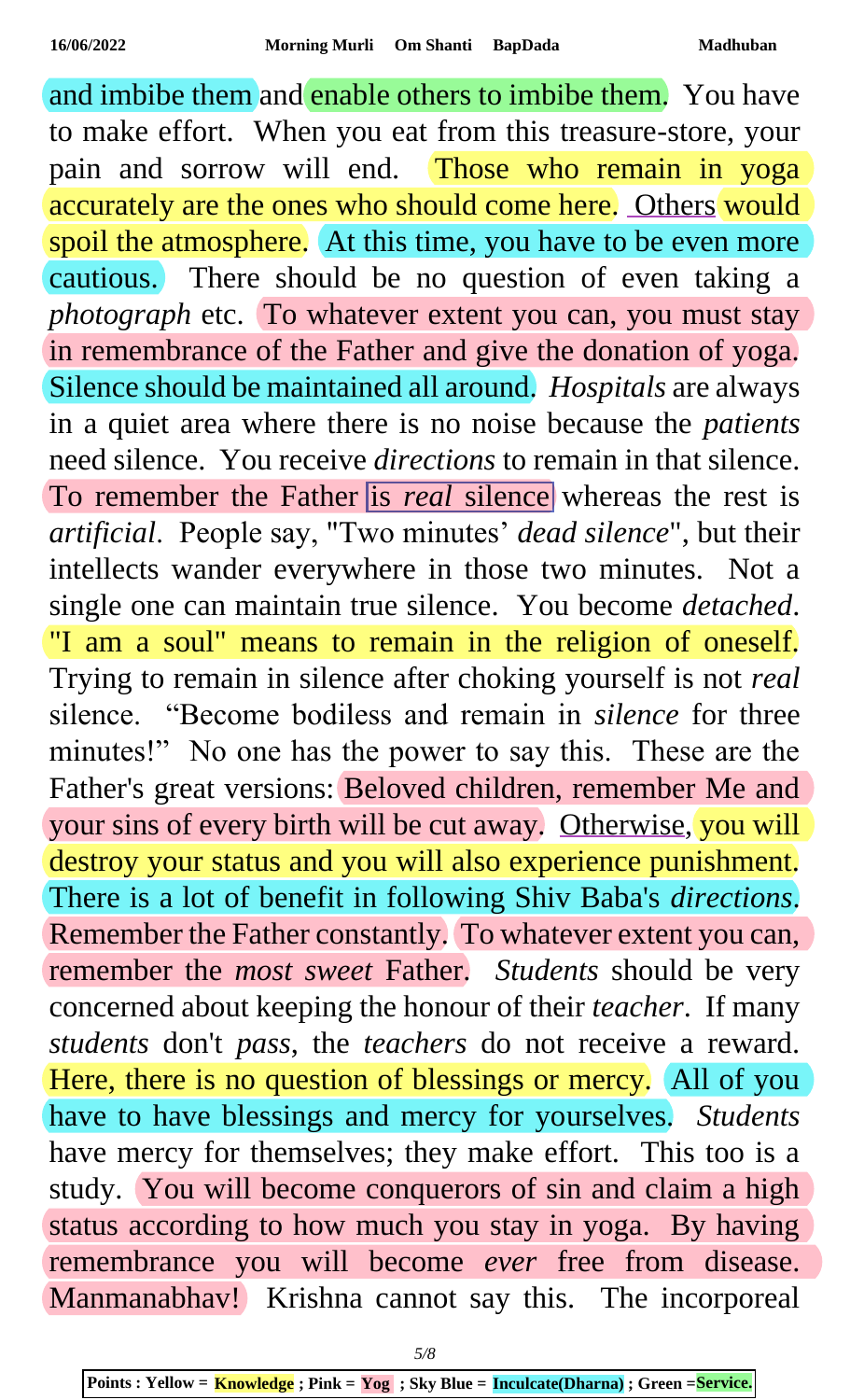Father says: Become bodiless! This is an unlimited Godly family. There is a mother, a father, brothers and sisters, that's all! No other relations! In other relationships there are maternal and paternal uncles etc., but, there is only the relationship of brothers and sisters here. It is not like this at any other time; it is only at the confluence age. Since we are taking our inheritance from the Mother and Father, we are receiving a lot of happiness. In the kingdom of Ravan, there is a lot of sorrow. In the kingdom of Rama, there is a lot of happiness, for which you are now making effort. However much effort you make now, that will become fixed for every cycle. The attainment is very great. All the wealth of those who are multimillionaires is going to turn to dust. Just look what happens when a small war begins! However, the story is of you children. By listening to the true story, you become the masters of the land of truth. You have this firm faith. No one without faith can even come here. You children should not become careless. You have to take your full inheritance from the Father, just as Mama and Baba are doing. Achcha.

To the sweetest, beloved, long-lost and now-found children, love remembrance and *good morning* from the Mother, the Father, BapDada. The spiritual Father says namaste to the spiritual children.

## **Essence for dharna:**

- 1. Remain *detached* from your body and practise stabilising in the religion of yourself. Remember the *most beloved* Father to whatever extent you can. Remove every thread of attachment from everything.
- 2. Pay full attention to studying and have blessings and mercy for yourself. Break your intellect's yoga away from anything limited and connect it to the Unlimited. Sacrifice yourself fully by belonging to the Father.

**Points : Yellow = Knowledge ; Pink = Yog ; Sky Blue = Inculcate(Dharna) ; Green =Service.**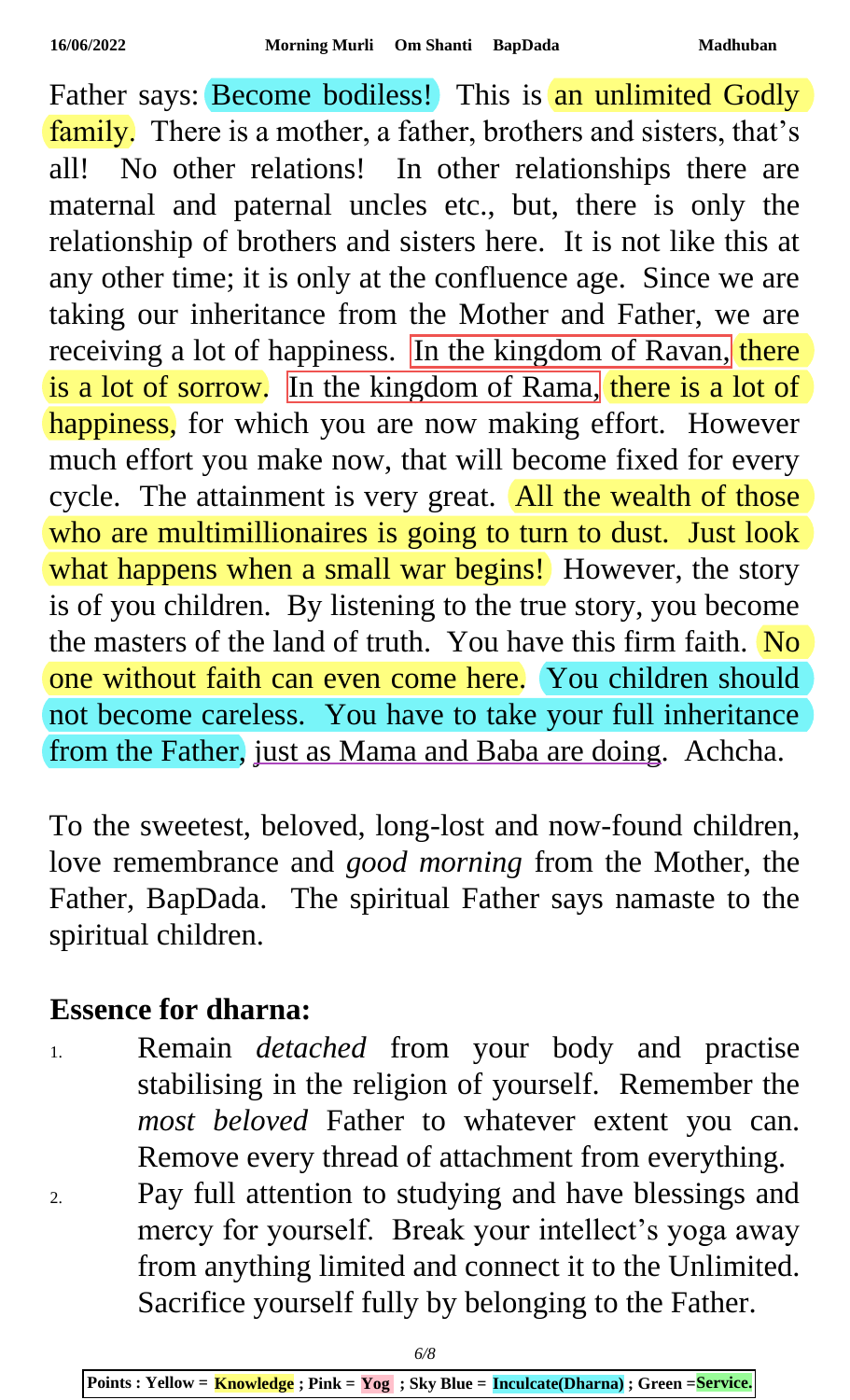**Blessing: May you become an easy yogi and gyani soul by finishing all your weaknesses with the constant company of the Truth.**

Any weakness comes when you step away from the Truth and become engaged in other company. This is why they say in devotion: Constantly stay in the company of the Truth. The company of the Truth means to stay constantly in the company of the true Father. To have the company of the true Father is easy for you children because you have a close relationship with Him. So, stay constantly in the company of the Truth and become an easy yogi and gyani soul who finishes all weaknesses.

**Slogan:** In order to remain constantly happy, renounce the desire to hear any praise.

## **\* \* \* O M S H A N T I \* \* \***

## **Invaluable elevated versions of Mateshwariji**

## **The stages of liberation and liberation in life.**

The stages of both liberation and liberation in life are their own. When we use the word "liberation", it means to be liberated from playing a part in a body; it means the soul no longer has a part to play in a body on this earth. When a soul does not have a part as a human being, it means the soul is in the incorporeal world, it is in the world that is beyond happiness and sorrow. This is called the stage of liberation. It is not the status of liberation in life. A soul that is free from any bondage of karma, that is, while being an actor in a body and still detached from any bondage of karma, is in the status of liberation in life; the highest stage of all. That is our deity reward. By making effort in this birth, we receive the goldenaged, deity reward. That is our high status, but how can we

**Points : Yellow = Knowledge ; Pink = Yog ; Sky Blue = Inculcate(Dharna) ; Green =Service.**